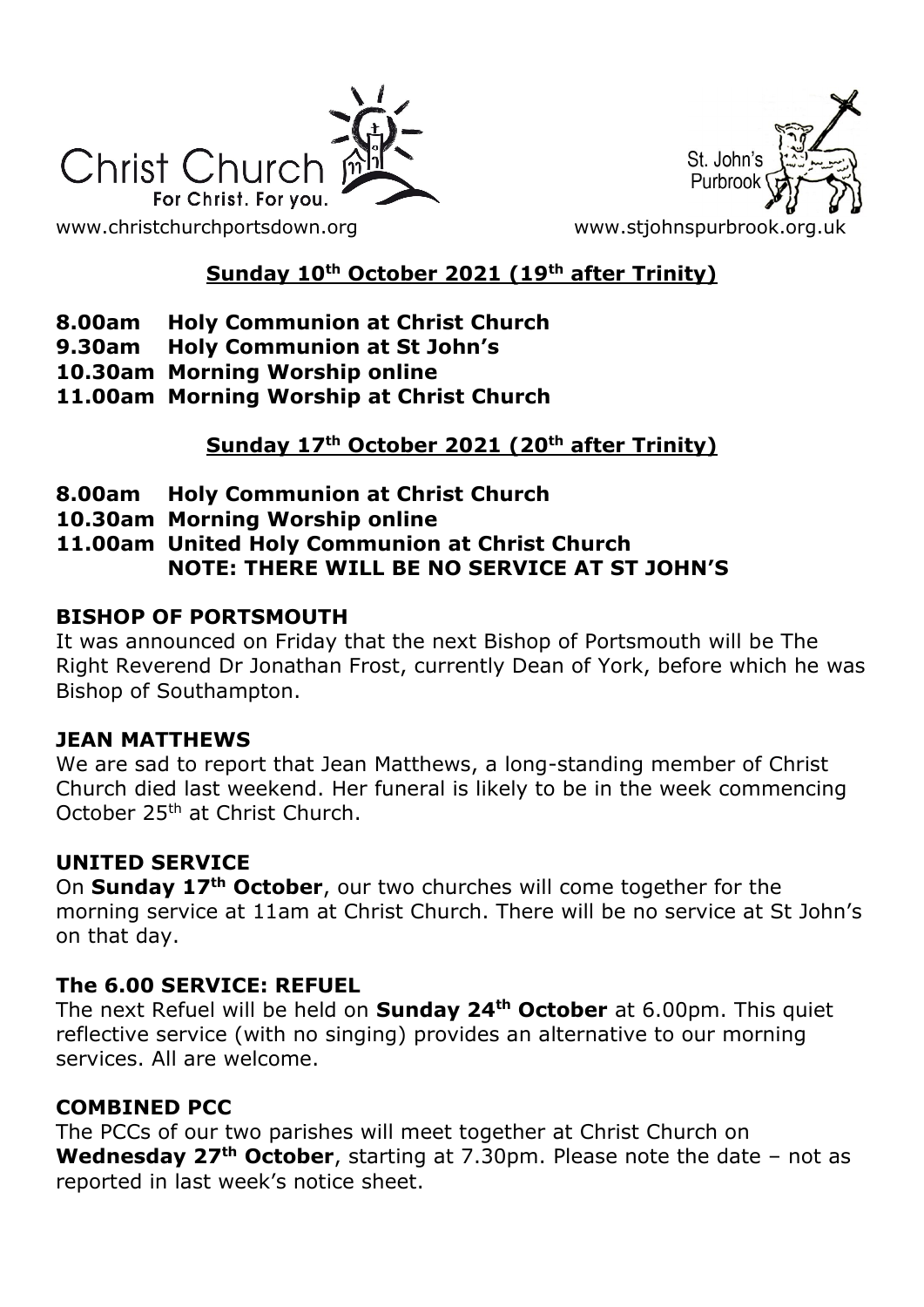# **SERVICES OF REMEMBRANCE**

Two services to remember loved ones whom we have lost: **Saturday 30th October** 4.00pm: All Souls Service at St John's **Sunday 31st October** 3.00pm: 'In Loving Memory' at Christ Church

## **MISSION OF THE MONTH – OCTOBER**

The Mission of the month for October is Care for the Family (the parent organisation of Who Let The Dads Out?). To find out more and donate online, go to https://www.careforthefamily.org.uk/get-involved/give

### **ADVENT @CHRIST CHURCH**

**Saturday 4th December** 1 till 3pm. Please bring your family, friends and neighbours for a relaxed social afternoon. Entertainment including the Pompey Pluckers and Gospel Road Community Choir; Refreshments of course and lots to do and make in the Children's Corner. We do need contributions please for the Christmas Raffle and a Tombola stall. All items must be new and within date at Christmas. You can bring them to any service at Christ Church and give to Karina Golledge or Sheila Gill. Please do not leave anything at the back of the church. We look forward to seeing you.

### **ANDY & JACQUI**

Andy & Jacqui are on leave this week, returning to duty on Saturday  $16<sup>th</sup>$ .

## **READING AND LEADING PRAYERS**

We would like to involve more people in reading the Bible and leading prayers in our Sunday services in both churches. If this is something you feel that you can offer to the life of our churches, please speak to Revd Andy.

| <b>CONTACTS</b>     |                                            |  |
|---------------------|--------------------------------------------|--|
| <b>Vicar</b>        | Revd Andy Wilson (day off Monday)          |  |
|                     | vicar@christchurchportsdown.org            |  |
|                     | purbrookvicar@gmail.com                    |  |
| <b>Curate</b>       | Revd Matt Grove (day off Saturday)         |  |
|                     | matt.grove@christchurchportsdown.org       |  |
| Churchwarden        | <b>Stephen Anderson</b>                    |  |
| <b>CCP</b>          | stephen.anderson@christchurchportsdown.org |  |
| Churchwarden        | <b>Karina Golledge</b>                     |  |
| <b>CCP</b>          | thegolledges@btinternet.com                |  |
| Churchwarden        | <b>Bill Jeffery</b>                        |  |
| <b>SJP</b>          | purbrookchurch@gmail.com                   |  |
| <b>Hall Manager</b> | Jacqui Wilson                              |  |
| <b>CCP</b>          | hall.manager@christchurchportsdown.org     |  |
| Website             | <b>Matt Doe</b>                            |  |
|                     | webmaster@christchurchportsdown.org        |  |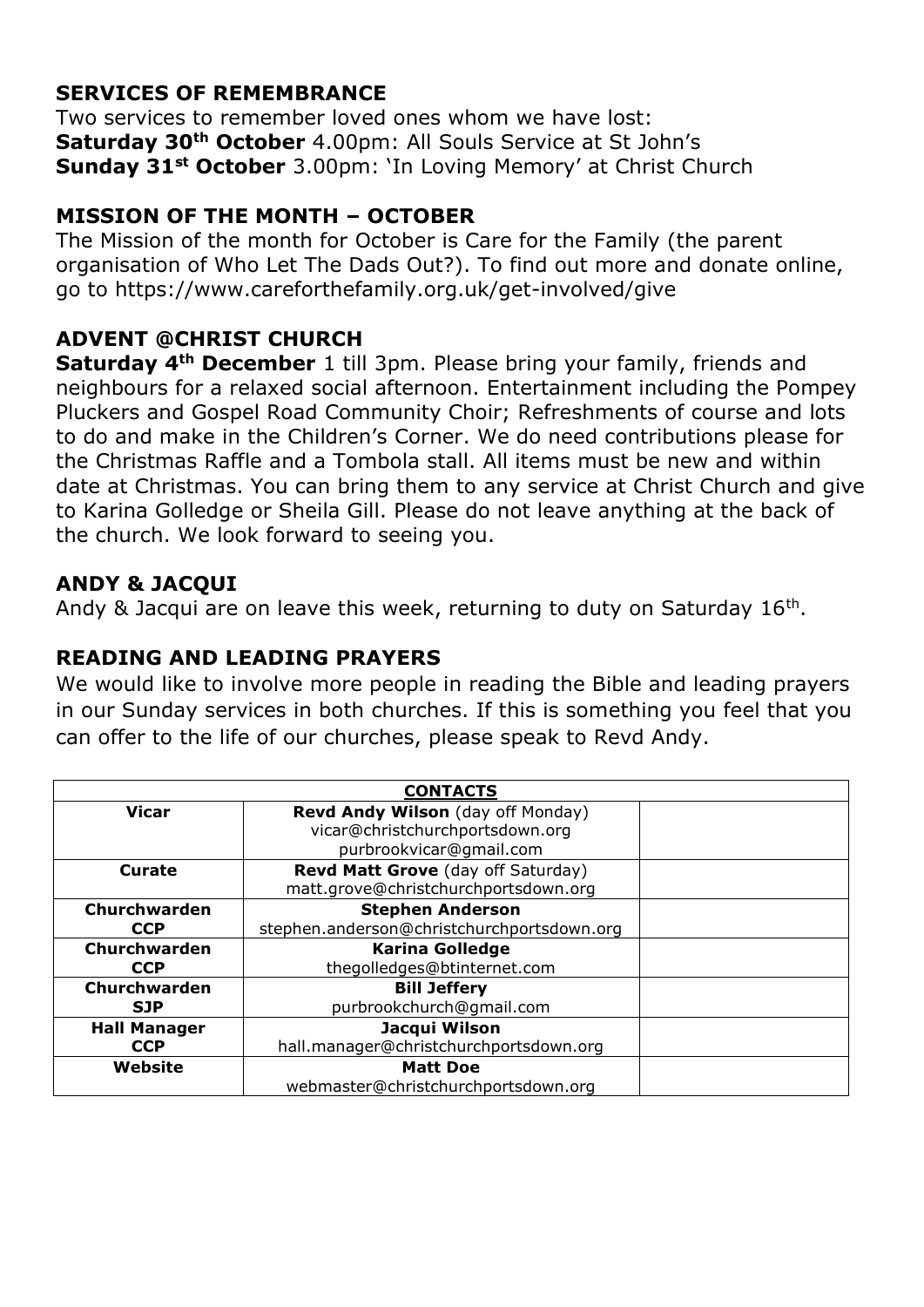# **Sunday 10 October 2021**

19th Sunday after Trinity

## **Collect**

Faithful Lord, whose steadfast love never ceases and whose mercies never come to an end: grant us the grace to trust you and to receive the gifts of your love, new every morning, in Jesus Christ our Lord. Amen.

### **Amos 5.6–7, 10–15**

<sup>6</sup> Seek the Lord and live, or he will break out against the house of Joseph like fire, and it will devour Bethel, with no one to quench it.  $<sup>7</sup>$  Ah, you that turn</sup> justice to wormwood, and bring righteousness to the ground!  $10$  They hate the one who reproves in the gate, and they abhor the one who speaks the truth.  $11$  Therefore, because you trample on the poor and take from them levies of grain, you have built houses of hewn stone, but you shall not live in them; you have planted pleasant vineyards, but you shall not drink their wine. <sup>12</sup> For I know how many are your transgressions, and how great are your sins you who afflict the righteous, who take a bribe, and push aside the needy in the gate.  $13$  Therefore the prudent will keep silent in such a time; for it is an evil time. <sup>14</sup> Seek good and not evil, that you may live; and so the Lord, the God of hosts, will be with you, just as you have said.  $15$  Hate evil and love good, and establish justice in the gate; it may be that the Lord, the God of hosts, will be gracious to the remnant of Joseph.

*This is the word of the Lord. Thanks be to God.*

#### **Psalm 90.12–17**

 $12$  So teach us to number our days that we may apply our hearts to wisdom. <sup>13</sup> Turn again, O Lord; how long will you delay? Have compassion on your servants.  $14$  Satisfy us with your loving-kindness in the morning, that we may rejoice and be glad all our days.  $15$  Give us gladness for the days you have afflicted us, and for the years in which we have seen adversity.  $16$  Show your servants your works, and let your glory be over their children. <sup>17</sup> May the gracious favour of the Lord our God be upon us; prosper our handiwork; O prosper the work of our hands.

#### **Hebrews 4.12–16**

 $12$  Indeed, the word of God is living and active, sharper than any two-edged sword, piercing until it divides soul from spirit, joints from marrow; it is able to judge the thoughts and intentions of the heart.  $13$  And before him no creature is hidden, but all are naked and laid bare to the eyes of the one to whom we must render an account.

 $14$  Since, then, we have a great high priest who has passed through the heavens, Jesus, the Son of God, let us hold fast to our confession. <sup>15</sup> For we do not have a high priest who is unable to sympathize with our weaknesses, but we have one who in every respect has been tested as we are, yet without sin.